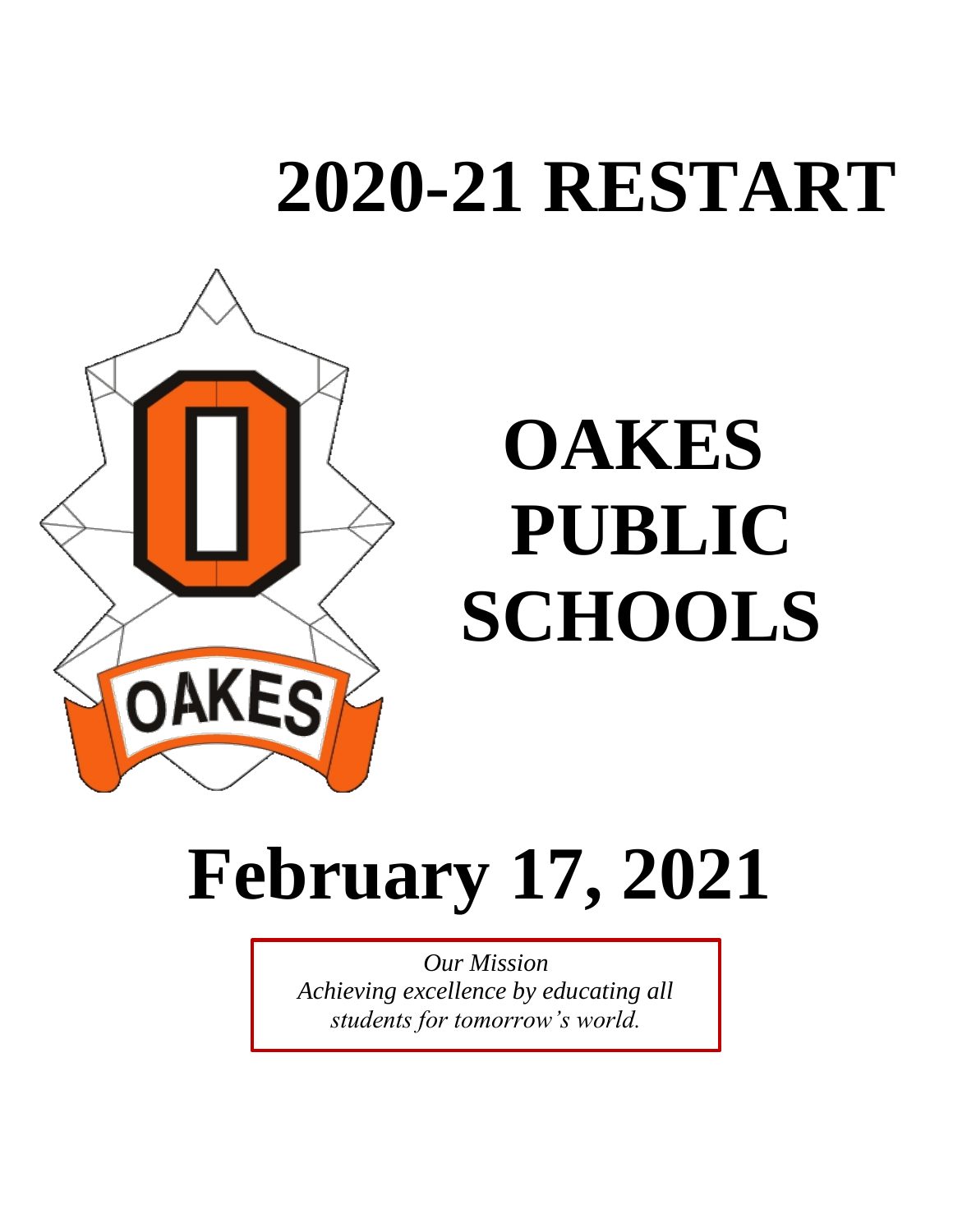

## **COVID-19 COORDINATOR & TEAM**

Coordinator: Superintendent Kraig Steinhoff

Team Members: Anna Sell, Brandon Bata, Brennan Hack, April Haring, Cari Haugen, Maureen Wentworth, Dave Ehrlin, Larry Engel, Jera Kempel, Jolynn Hankel, Randal Brockman, Jamie Franks, Jody Breker

Consulting Members: Dickey County Health District, Dr. Tara Mertz-Hack, & Dr. Katie O'Brien

| $\sim$ coordination Responsibilities $\alpha$ Committees |                                                   |
|----------------------------------------------------------|---------------------------------------------------|
| Policies & Procedures                                    | Superintendent Kraig Steinhoff                    |
|                                                          | <b>Business Manager April Haring</b>              |
| Facilities & Supplies                                    | Maintenance/Transportation Supervisor Dave Ehrlin |
|                                                          | Purchasing Clerk Cari Haugen                      |
| <b>Food Services</b>                                     | Head Cook Jera Kempel                             |
|                                                          | <b>Business Manager April Haring</b>              |
| <b>Academic Instruction</b>                              | Superintendent Kraig Steinhoff                    |
|                                                          | Principal Anna Sell                               |
|                                                          | Principal Brandon Bata                            |
| Communication & Training                                 | <b>Administrative Assistant Maureen Wentworth</b> |
|                                                          | Administrative Assistant Cari Haugen              |
| Gatherings, Visitors, & Events                           | Superintendent Kraig Steinhoff                    |
|                                                          | <b>Activities Director Brennan Hack</b>           |
|                                                          | Administrative Assistant Cari Haugen              |
| <b>Mental Health</b>                                     | <b>Counselor Jamie Franks</b>                     |
|                                                          | <b>Counselor Jody Breker</b>                      |

Coordination Responsibilities & Committees

### **Primary COVID-19 Contact: Superintendent Administrative Assistant Cari Haugen**

The primary contact for COVID-19 will be responsible for responding to concerns and reporting information to public health. This position must be available to the local health district during regular hours and evenings and weekends.

Policies and procedures will be formed by guidelines released from the Dickey County Health District, ND Department of Health, Center for Disease Control, and ND High School Activities Association.

Dickey County Health District 701-349-4348 ND Highschool Activities Assoc. <https://ndhsaanow.com/>

ND Department of Health <https://www.health.nd.gov/diseases-conditions/coronavirus> Center for Disease Control <https://www.cdc.gov/coronavirus/2019-ncov/index.html>

# **Updated Guidance and Additional Information can be found on the website at: [OPS Smart Restart Plan Information](https://www.oakes.k12.nd.us/Page/211)**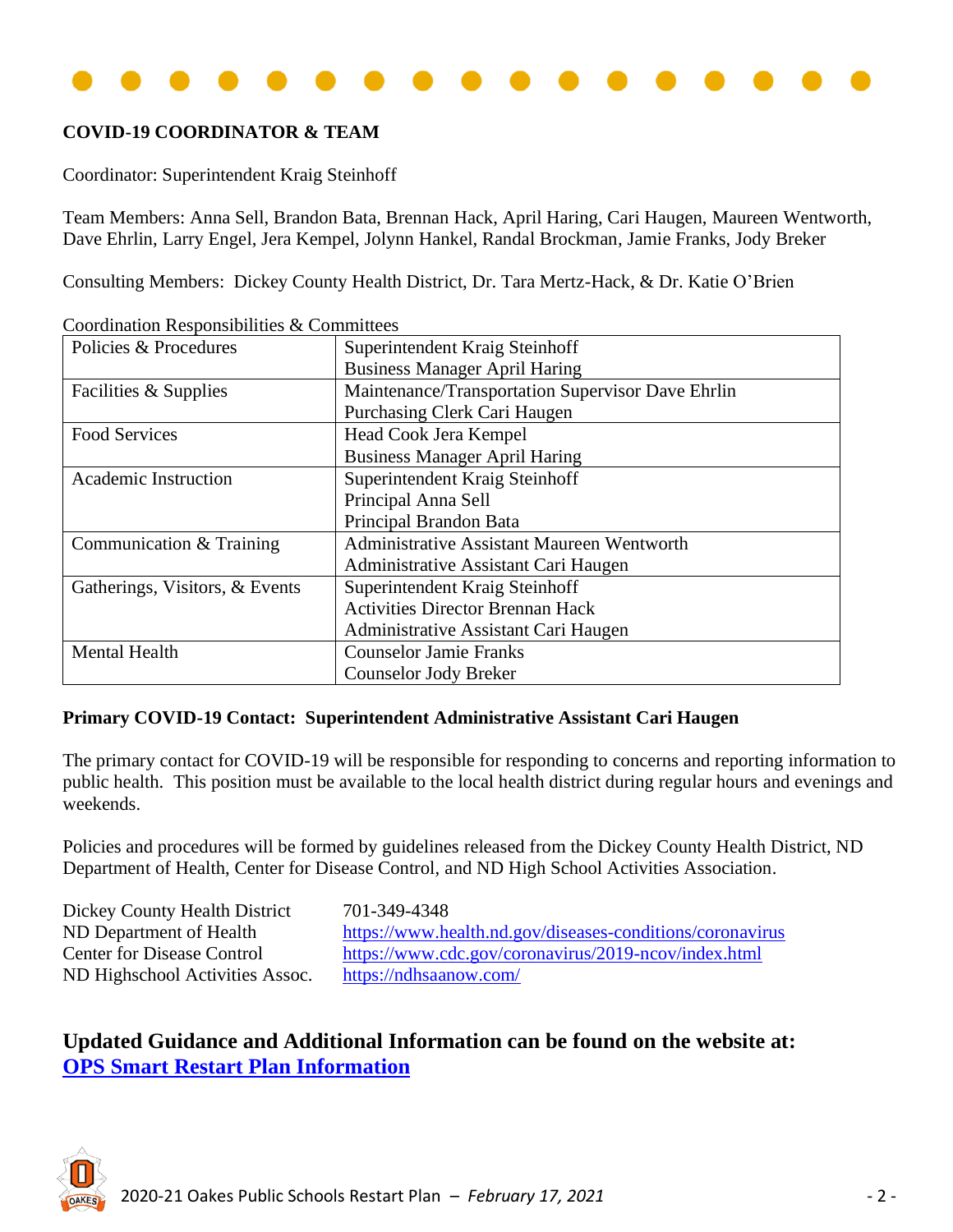

### **HEALTH GUIDANCE SYSTEM**

The North Dakota K12 Smart Restart Fall 2020 provides guidance and direction in preparing a re-opening plan. We anticipate changes as the current COVID-19 situation evolves and will continue to communicate these changes promptly.

The K12 Smart Restart categorizes re-opening into five phases:

| <b>Blue / New Normal</b>      | Most normal activities can resume with standard precautions and           |
|-------------------------------|---------------------------------------------------------------------------|
|                               | awareness of guidelines.                                                  |
| <b>Green / Low Risk</b>       | Low case counts are reported. Public health and private healthcare        |
|                               | are able to diagnose, treat safely, and isolate cases and their contacts. |
| <b>Yellow / Moderate Risk</b> | Heightened exposure risk; transmission is controlled. The reported        |
|                               | cases are contained by rapid testing and robust contact tracing.          |
| <b>Orange / High Risk</b>     | Significant transmission; high risk for exposure due to widespread        |
|                               | community spread of infections.                                           |
| <b>Red / Critical Risk</b>    | Highest disease burden; significant and uncontrolled community            |
|                               | transmission, multiple outbreaks.                                         |

Some counties may not experience a straight path from a red to a blue designation. Cycling back and forth between designation may occur as reported by local public health districts.



### **DICKEY COUNTY HEALTH DISTRICT NOTIFICATION & CONTACT TRACING**

- 1. Dickey County Health District (DCHD) will be the Case Investigator and Contact Tracer for all Dickey County cases. DCHD works closely with the North Dakota Department of Health (NDDoH), following guidelines set forth by the NDDoH and the CDC.
- 2. Upon notification of a positive case, DCHD will work with the COVID-19 Coordinator to determine close contacts of the positive case. The Coordinator will also provide contact information to DCHD. \*It is very important to have updated contact information on file with the school.\*
- 3. Positive case: When a positive case is identified, DCHD will be in contact with the positive case to determine isolation time and release from quarantine.
- 4. Close contacts: A close contact is defined as being within 6 feet of a positive case for 15 minutes or longer (cumulative) during the infectious period (2 days before illness onset or, for asymptomatic patients, 2 days prior to positive specimen collection) until the time the patient is isolated. The COVID-19 Coordinator will assist in determining close contacts within the school. Close contacts must quarantine. DCHD and the COVID-19 Coordinator will determine the release date.

NOTE- Individuals with positive screening responses are NOT automatically placed in a quarantine period. However, if individuals with positive responses refuse to be evaluated by medical personnel and provide that notification to the school, they must sit out and monitor for further symptoms for 10 days from the onset of symptoms to ensure recovery.

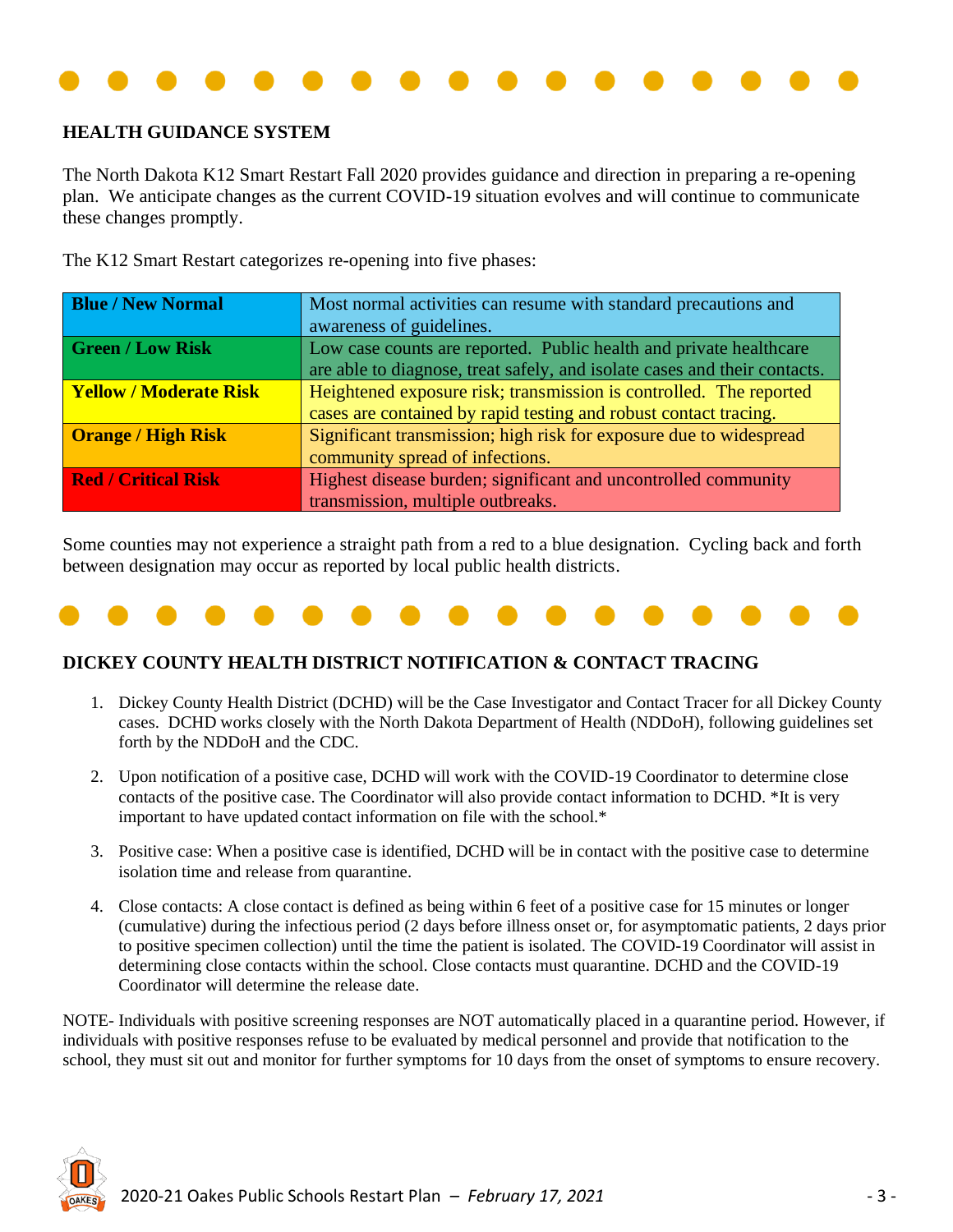# **[RETURN TO SCHOOL SURVEY –](https://www.oakes.k12.nd.us/cms/lib/ND50000694/Centricity/Domain/41/Smart%20Restart%20Survey%20Results%209.28.pdf) FALL 2020**

**Our students, staff, and families' health and safety are a top priority for re-opening inperson school. The following guidelines and procedures have been developed in consultation with our local public and private health officials.**



# **HEALTH & SAFETY**

|                                   | <b>BLUE</b>                                                 | <b>GREEN</b>                                                                                                                                                                                                                                                      | <b>YELLOW</b> | <b>ORANGE</b>                                                                                                                                                                                                                                                                                                                                                                                                                                                                                     | <b>RED</b> |
|-----------------------------------|-------------------------------------------------------------|-------------------------------------------------------------------------------------------------------------------------------------------------------------------------------------------------------------------------------------------------------------------|---------------|---------------------------------------------------------------------------------------------------------------------------------------------------------------------------------------------------------------------------------------------------------------------------------------------------------------------------------------------------------------------------------------------------------------------------------------------------------------------------------------------------|------------|
| Monitoring<br>Students &<br>Staff | Students:<br>Staff:                                         | <b>Attendance Guidance Decision Tree for Parents</b><br>daily health check (see page 14 or Daily Student Health Check)<br>Put on facial covering.<br>Notify the central office or administration.<br>Social distance in the classroom until a substitute arrives. |               | Home Health Screening must be completed before coming to school each day.<br>Students – follow the guidance outlined in the ND Department of Health School<br>Staff – follow the guidance outlined in the OPS Health Screening for Employees<br>During School Hours, if a student or staff can answer yes to any of the questions on the<br>Will be required to have a facial covering and directed to the medical room.<br>Parent/Guardian will be contacted to pick up the student immediately. |            |
| Absences                          |                                                             | <b>Students and Staff Follow NDDOH Guidance:</b>                                                                                                                                                                                                                  |               | ND Department of Health School Attendance Guidance Decision Tree for Parents                                                                                                                                                                                                                                                                                                                                                                                                                      |            |
| Absenteeism &<br>Attendance       | to COVID-19—contact Principals.<br><b>Business Manager.</b> |                                                                                                                                                                                                                                                                   |               | Policies regarding denial of credit based on attendance may be waived for absences related<br>Staff Attendance Policies may be waived for absences related to COVID-19 –contact                                                                                                                                                                                                                                                                                                                   |            |

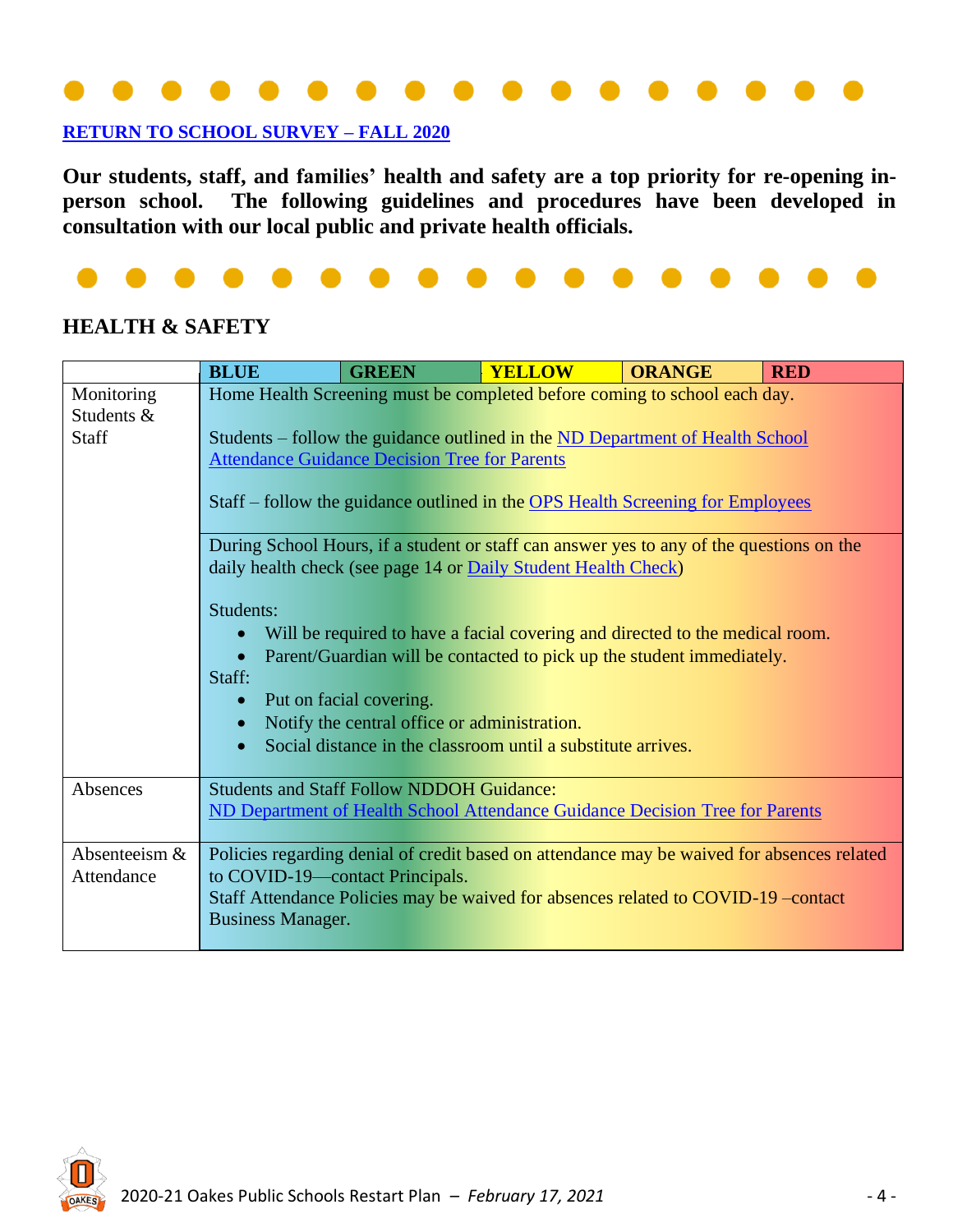| Higher Risk<br>Individuals | Students or those who have household members or other regular contacts with underlying<br>medical conditions and defined as high risk by a physician will be provided distance<br>learning options.                                          |
|----------------------------|----------------------------------------------------------------------------------------------------------------------------------------------------------------------------------------------------------------------------------------------|
|                            | Staff will be provided accommodations, which may include distance learning options.<br>Students with current plans (IEP, 504, Health Plan, etc.) will be reviewed and updated to<br>decrease exposure risk.                                  |
| Notification               | All notices and announcements will be communicated through our current system using<br>social media, telephone, app, and website.<br>** All families <b>MUST</b> review and update current contact information at registration <sup>**</sup> |

# **POSITIVE OR CLOSE CONTACT**

|                              | <b>BLUE</b> | <b>GREEN</b>                                  | <b>YELLOW</b>                                                                                                                                                                                                                                                                                                                                                                                                                            | <b>ORANGE</b> | <b>RED</b> |
|------------------------------|-------------|-----------------------------------------------|------------------------------------------------------------------------------------------------------------------------------------------------------------------------------------------------------------------------------------------------------------------------------------------------------------------------------------------------------------------------------------------------------------------------------------------|---------------|------------|
| Isolation $\&$<br>Quarantine | up.         |                                               | Guidelines and protocols as listed by the ND Department of Health.<br>During school hours, students that can answer yes to any questions on the self-check must<br>have a facial covering and be placed in the medical room until a parent/guardian can pick<br>During school hours, staff who can answer yes to any questions on the self-check must<br>notify the Central Office and stay socially distant until a substitute arrives. |               |            |
| Return to<br>School          |             | <b>Health Guidelines-School Decision Tree</b> | Guidelines and protocols will be followed as listed by the ND Department of Health.<br>Student or staff will be allowed to return to school as outlined by the ND Department of                                                                                                                                                                                                                                                          |               |            |

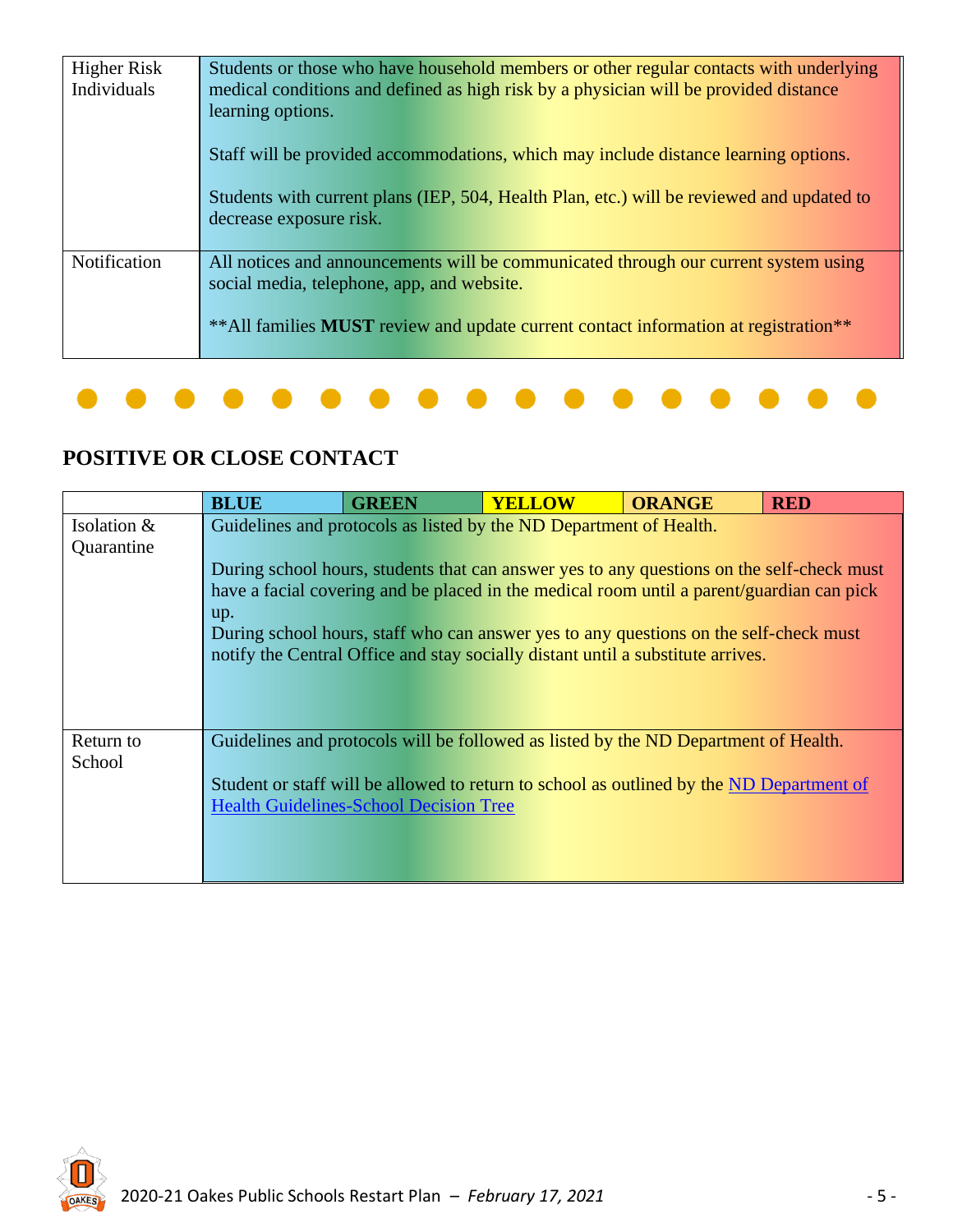

# **COMMUNICATION & TRAINING**

|                       | <b>BLUE</b>                                                                    | <b>GREEN</b>                                   | <b>YELLOW</b>                                   | <b>ORANGE</b> | <b>RED</b> |
|-----------------------|--------------------------------------------------------------------------------|------------------------------------------------|-------------------------------------------------|---------------|------------|
| <b>Staff Training</b> | Training for ALL staff was held August 26, 27, 28, 2020                        |                                                |                                                 |               |            |
|                       | These days will not need to be made up.                                        |                                                |                                                 |               |            |
|                       |                                                                                |                                                |                                                 |               |            |
|                       | <b>Training Topics:</b>                                                        |                                                |                                                 |               |            |
|                       | $\bullet$                                                                      | <b>COVID-19 Symptom Review and Checklist</b>   |                                                 |               |            |
|                       | $\bullet$                                                                      | <b>COVID-19 Related leave and absences</b>     |                                                 |               |            |
|                       |                                                                                | Proper Disinfecting, Gloving, Facial Coverings |                                                 |               |            |
|                       | $\bullet$                                                                      | Hand Sanitizer Vs. Hand Washing                |                                                 |               |            |
|                       |                                                                                | <b>Proper Physical Distancing</b>              |                                                 |               |            |
|                       |                                                                                |                                                | Protocol on Absences, Isolation, and Quarantine |               |            |
|                       |                                                                                | <b>Distance Learning Options</b>               |                                                 |               |            |
|                       |                                                                                | <b>Technology Update and Review</b>            |                                                 |               |            |
|                       |                                                                                |                                                |                                                 |               |            |
| Communications        | Regular and Routine updates will be provided via current notification systems. |                                                |                                                 |               |            |
|                       | Go to www.oakes.k12.nd.us to find the current phase.                           |                                                |                                                 |               |            |
|                       |                                                                                |                                                |                                                 |               |            |



# **HYGIENE, CLEANING, PHYSICAL DISTANCING**

|           | <b>BLUE</b>             | <b>GREEN</b>                                                  | <b>YELLOW</b> | <b>ORANGE</b>                                                                          | <b>RED</b> |
|-----------|-------------------------|---------------------------------------------------------------|---------------|----------------------------------------------------------------------------------------|------------|
| Hygiene   | <b>Hand Sanitizer:</b>  |                                                               |               |                                                                                        |            |
| Practices |                         | Will be available in each room and hallways.                  |               |                                                                                        |            |
|           |                         | exiting every room and building.                              |               | Students and staff will be encouraged to use hand sanitizer upon entering and          |            |
|           | <b>Food Services:</b>   |                                                               |               |                                                                                        |            |
|           |                         | No self-serve items will be available.                        |               |                                                                                        |            |
|           |                         | All food items will be plated by staff.                       |               |                                                                                        |            |
|           |                         |                                                               |               | Serving sizes will be increased to accommodate the absence of the salad bar.           |            |
|           |                         | Individually wrapped fruits and vegetables will be available. |               |                                                                                        |            |
|           |                         | Kitchen staff will wear facial coverings.                     |               |                                                                                        |            |
|           | <b>Water Fountains:</b> |                                                               |               |                                                                                        |            |
|           |                         |                                                               |               | Drinking fountains will be placed out of service; bottle filling will only be allowed. |            |
|           |                         |                                                               |               |                                                                                        |            |
|           |                         | Southeast Region Career & Tech Center                         |               |                                                                                        |            |
|           |                         | Contact the Director for more information.                    |               |                                                                                        |            |
|           |                         |                                                               |               |                                                                                        |            |
|           | <b>Bussing</b>          |                                                               |               |                                                                                        |            |
|           |                         |                                                               |               | Riders are encouraged to sanitize hands upon entering and exiting the bus.             |            |
| ◬         |                         |                                                               |               |                                                                                        |            |

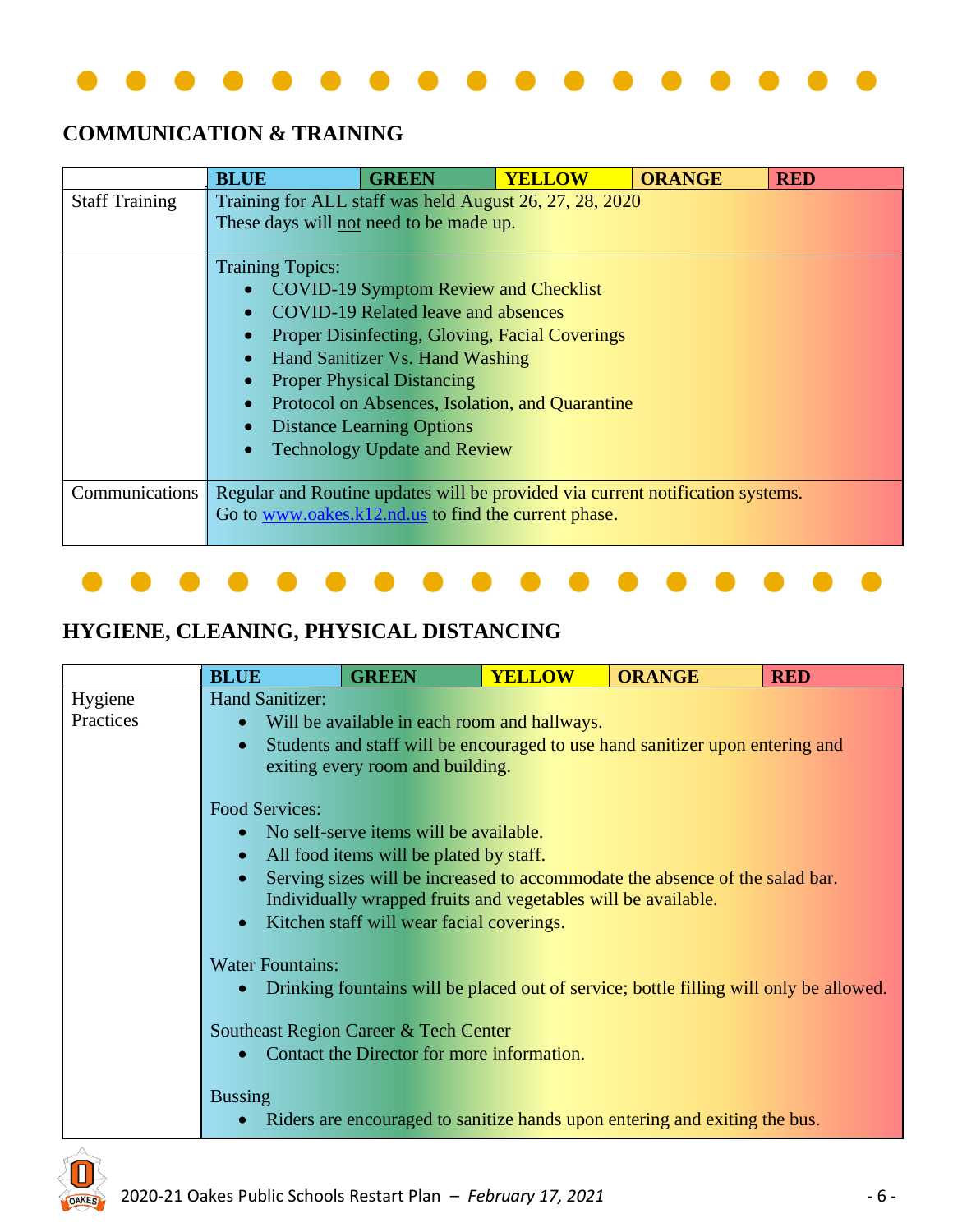| Hygiene<br>Practices | Bathrooms, Hallways, Common Areas, etc.<br>Foot pulls are installed in some bathrooms.<br>No Sharing of supplies, equipment, etc.<br>Signs will be placed around the facility to encourage the best hygiene practices.                                                                                                                                                                                                                                                                                                                                                                              |                                                             |                                                                                                                                                                             |
|----------------------|-----------------------------------------------------------------------------------------------------------------------------------------------------------------------------------------------------------------------------------------------------------------------------------------------------------------------------------------------------------------------------------------------------------------------------------------------------------------------------------------------------------------------------------------------------------------------------------------------------|-------------------------------------------------------------|-----------------------------------------------------------------------------------------------------------------------------------------------------------------------------|
| Facial<br>Coverings  | <b>Strongly Encouraged.</b>                                                                                                                                                                                                                                                                                                                                                                                                                                                                                                                                                                         | <b>Highly Encouraged.</b><br>Required in certain<br>places. | Required.                                                                                                                                                                   |
| Cleaning             | Classrooms<br>Each room will be disinfected between each group.<br>Lunchroom<br>Tables will be disinfected between each group.<br><b>Physical Education/Music</b><br>Equipment will be disinfected between each group.<br>Playground<br>Playground equipment will not be sanitized.<br><b>Bussing</b><br>will be disinfected between each group.<br>Busses will be disinfected after each route.<br>Southeast Regional Career & Tech Center<br><b>Contract Director for more information</b><br>Central Office, Bathrooms, Hallways, etc.<br>Routine cleaning of high-touch surfaces.<br>and staff. |                                                             | Bus transporting students to and from Southeast Regional Career & Tech Center<br>Non-irritating disinfectants will be used to avoid triggering breathing issues of students |

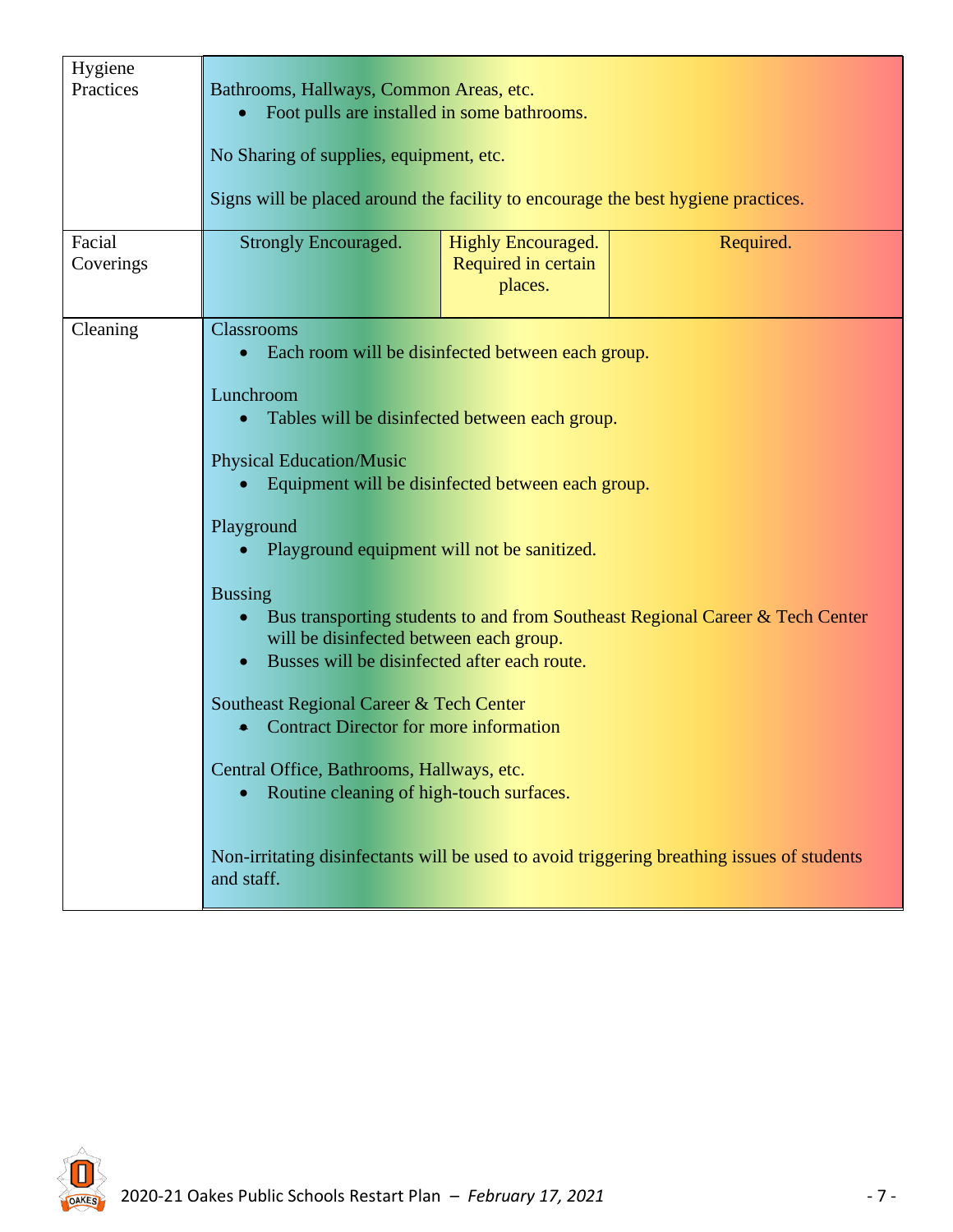| Physical   | <b>Classrooms</b>                                                                       |                                                                                                       |
|------------|-----------------------------------------------------------------------------------------|-------------------------------------------------------------------------------------------------------|
| Distancing | Assigned seating for all classes.                                                       |                                                                                                       |
|            |                                                                                         | When individual seating not available, pods are acceptable depending on size.                         |
|            |                                                                                         |                                                                                                       |
|            | Playground                                                                              |                                                                                                       |
|            |                                                                                         | Playground will remain open as usual before and after school.                                         |
|            | Lunchroom                                                                               | Lunchroom                                                                                             |
|            | Breakfast will still be served.<br>Serving times will be<br>$\bullet$                   | Breakfast will still be served.<br>Serving times will be staggered for each group.<br>$\bullet$       |
|            | staggered for each group.                                                               | Tables will be spaced apart to the maximum<br>$\bullet$                                               |
|            | Tables will be spaced apart<br>$\bullet$                                                | extent feasible.                                                                                      |
|            | to the maximum extent<br>feasible.                                                      | • Plexi-glass is installed at the serving window.<br>Students required to be isolated/quarantined may |
|            | Plexi-glass is installed at the<br>$\bullet$                                            | $\bullet$<br>receive "to-go" meals.                                                                   |
|            | serving window.                                                                         | Serving may be altered.                                                                               |
|            | Students required to be<br>isolated/quarantined may                                     |                                                                                                       |
|            | receive "to-go" meals.                                                                  |                                                                                                       |
|            | <b>Physical Education/Music</b>                                                         |                                                                                                       |
|            | Seating will be spaced apart as far as feasible.<br>$\bullet$<br>instrument.            | Facial and/or instrument coverings may be required when singing or playing an                         |
|            | <b>Bussing</b>                                                                          | <b>Bussing</b>                                                                                        |
|            | Bussing will remain the                                                                 | Bussing will remain the same.                                                                         |
|            | same.<br>Seats will be assigned                                                         | Seats will be assigned.<br>$\bullet$<br>Facial coverings will be required when 6' physical            |
|            | Facial coverings are strongly                                                           | distancing cannot be obtained.                                                                        |
|            | encouraged.                                                                             |                                                                                                       |
|            | <b>Central Office</b><br>Plexi-glass is installed in the reception window.<br>$\bullet$ |                                                                                                       |
|            | Lunch guests will not be allowed.<br>$\bullet$                                          |                                                                                                       |
|            | Non-essential visitors will not be allowed into the building.                           |                                                                                                       |
|            | provided.                                                                               | Essential visitors must remain in the Central Office Area; no guest passes will be                    |
|            |                                                                                         | Facial coverings will be encouraged required for outside visitors allowed past Central Office         |
|            | Lobby while in blue/green phases.                                                       |                                                                                                       |
|            |                                                                                         |                                                                                                       |
|            |                                                                                         |                                                                                                       |
|            |                                                                                         |                                                                                                       |

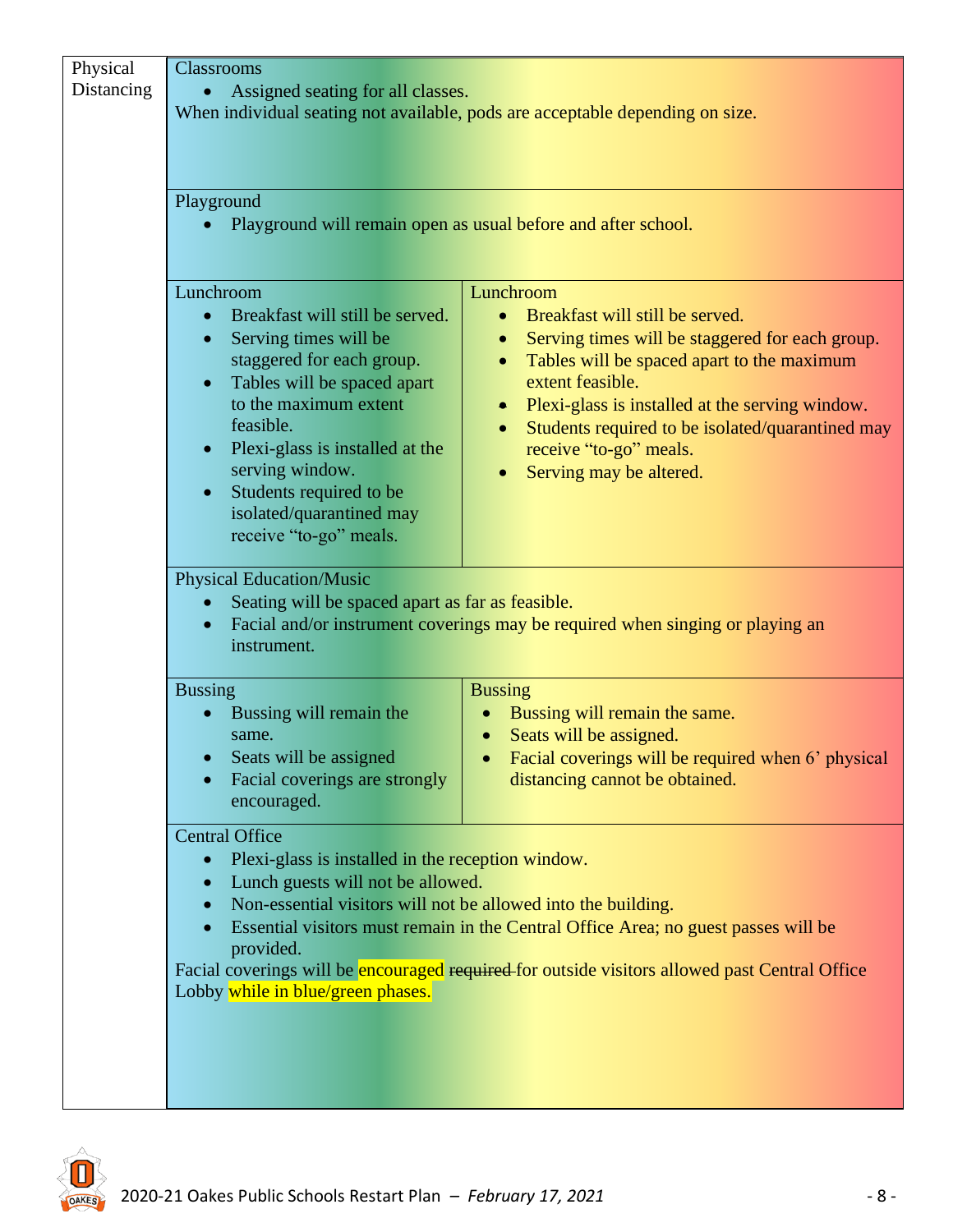| Physical        | Drop Off/Pick-up                                                                      |                                                                                 |                                                                                               |
|-----------------|---------------------------------------------------------------------------------------|---------------------------------------------------------------------------------|-----------------------------------------------------------------------------------------------|
| Distancing      |                                                                                       |                                                                                 | K-3 Students will enter door #7 (flagpole door). and exit door #5 or #7 (flagpole             |
|                 |                                                                                       | doors). Parents are asked not to enter the building.                            |                                                                                               |
|                 | $\bullet$                                                                             | 4-6 wing). Parents are asked not to enter the building.                         | 4-6 Students will enter door #2 (south door of 4-6 wing) and exit door #2 (south door of      |
|                 | $\bullet$                                                                             | 7-12 Students may enter through the east entrance doors at 7:45 a.m.            |                                                                                               |
|                 | Busses will drop off/pick-up as usual.<br>$\bullet$                                   |                                                                                 |                                                                                               |
|                 |                                                                                       |                                                                                 | Students dropped off before 8:10 a.m. must enter through Central Office Doors.                |
|                 | Doors will remain locked all day.                                                     |                                                                                 |                                                                                               |
|                 | $\bullet$                                                                             |                                                                                 | Alternate pick up and drop off arrangements need to be pre-approved by principals.            |
|                 | Bathroom, Hallways,                                                                   | Bathroom, Hallways,                                                             | Bathroom, Hallways, Common                                                                    |
|                 | Common Areas, etc.                                                                    | Common Areas, etc.                                                              | Areas, etc.                                                                                   |
|                 | Signs are placed to<br>encourage the best                                             | Facial coverings will be<br>highly encouraged                                   | Facial coverings will be required<br>during transition times.                                 |
|                 | physical distancing                                                                   | during transition times                                                         |                                                                                               |
|                 | practices.                                                                            | in the hallway.                                                                 |                                                                                               |
|                 |                                                                                       |                                                                                 |                                                                                               |
| Additional      | No Over-the-Counter medications will be allowed to be administered to students unless |                                                                                 |                                                                                               |
| Safety          | physician order requires.                                                             |                                                                                 |                                                                                               |
| <b>Measures</b> | Lunch Cards will be issued to each student and staff to be used for meal purchases.   |                                                                                 |                                                                                               |
|                 |                                                                                       |                                                                                 | Wellness Center will only be allowed for instruction/activities and student and staff use; no |
|                 | visitors or public use will be allowed.                                               |                                                                                 |                                                                                               |
|                 | Public Library Hours will be altered:                                                 |                                                                                 |                                                                                               |
|                 |                                                                                       | 1. Public Library personnel will still be available during regularly scheduled  |                                                                                               |
|                 | hours.                                                                                |                                                                                 |                                                                                               |
|                 |                                                                                       |                                                                                 | 2. No one from the public would be able to access the library during the hours                |
|                 | school is in session.                                                                 |                                                                                 |                                                                                               |
|                 |                                                                                       | In the event that restrictions are lifted in the future, the Library Board will |                                                                                               |
|                 |                                                                                       | request the public library hours to return to normal.                           |                                                                                               |
|                 |                                                                                       |                                                                                 |                                                                                               |

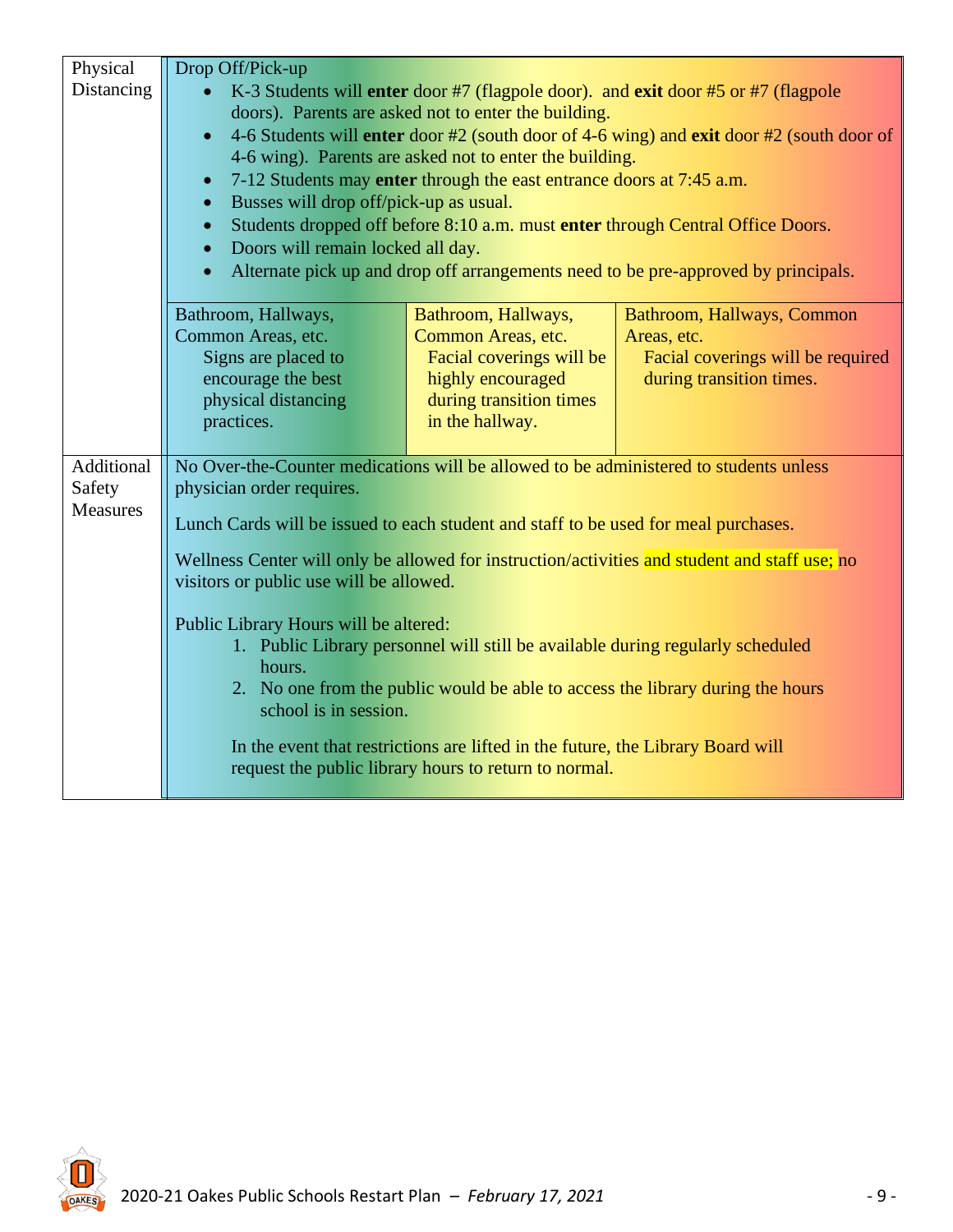

# **EXTRACURRICULAR ACTIVITIES**

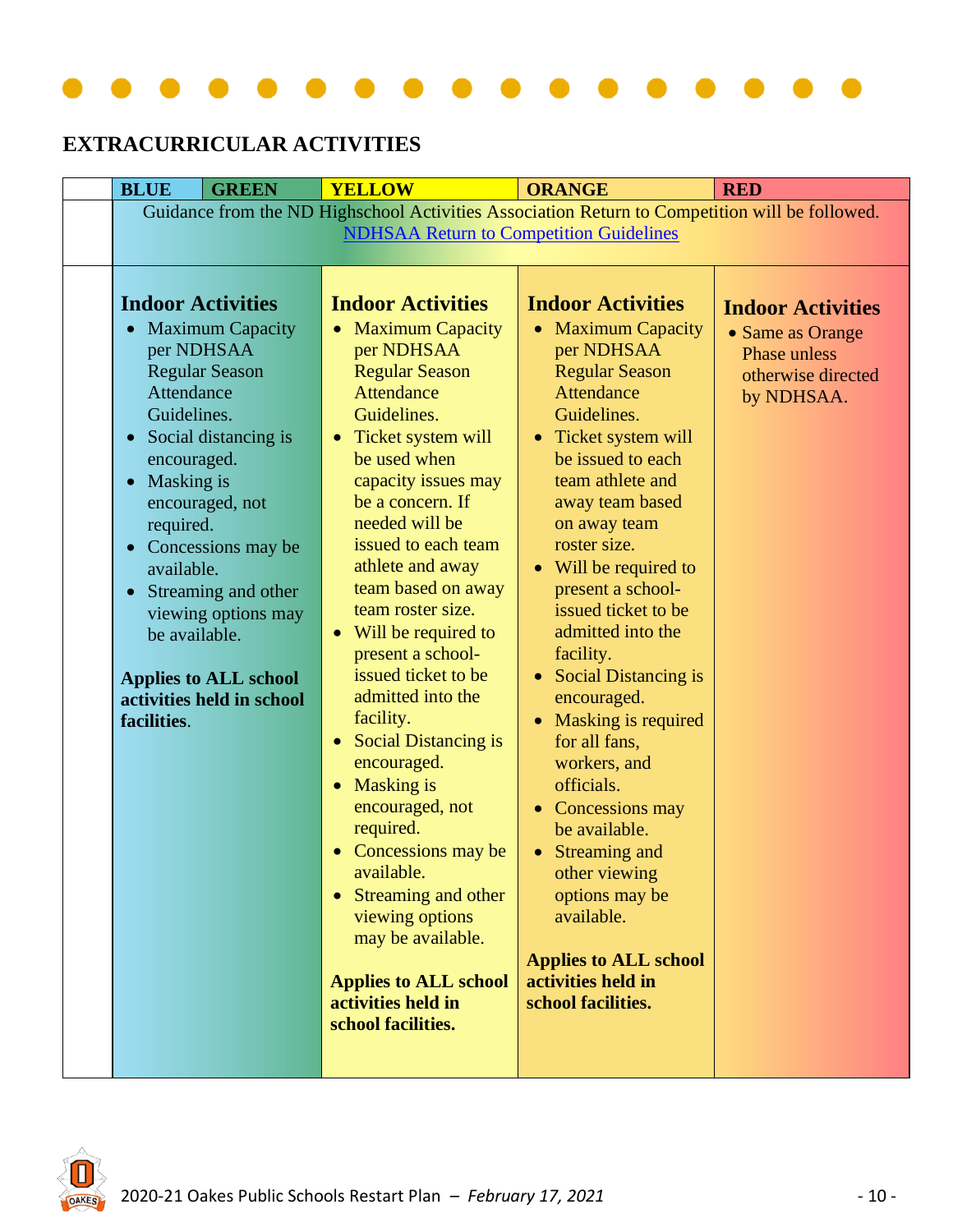| <b>Maximum Capacity</b><br>per NDHSAA<br><b>Regular Season</b><br>Attendance<br>Guidelines.<br>• Social distancing is<br>encouraged.<br>• Masking is<br>encouraged, not<br>required.<br>• Concessions may be<br>available.<br>• Streaming and other<br>viewing options may<br>be available.<br><b>Additional bathroom</b><br>facilities may be made<br>available. | <b>Maximum Capacity</b><br>$\bullet$<br>per NDHSAA<br><b>Regular Season</b><br>Attendance<br>Guidelines.<br>• Social Distancing is<br>encouraged.<br><b>Masking is</b><br>$\bullet$<br>encouraged, not<br>required.<br>• Concessions may<br>be available.<br>• Streaming and other<br>viewing options<br>may be available.<br><b>Additional bathroom</b><br>facilities may be made<br>available. | <b>Maximum Capacity</b><br>per NDHSAA<br><b>Regular Season</b><br>Attendance<br>Guidelines.<br><b>Social Distancing is</b><br>$\bullet$<br>encouraged.<br><b>Masking is</b><br>$\bullet$<br>encouraged, not<br>required.<br>Concessions may be<br>$\bullet$<br>available.<br>• Streaming and other<br>viewing options<br>may be available.<br><b>Additional bathroom</b><br>facilities may be made<br>available. | • Same as Orange<br><b>Phase unless</b><br>otherwise directed<br>by NDHSAA. |
|-------------------------------------------------------------------------------------------------------------------------------------------------------------------------------------------------------------------------------------------------------------------------------------------------------------------------------------------------------------------|--------------------------------------------------------------------------------------------------------------------------------------------------------------------------------------------------------------------------------------------------------------------------------------------------------------------------------------------------------------------------------------------------|------------------------------------------------------------------------------------------------------------------------------------------------------------------------------------------------------------------------------------------------------------------------------------------------------------------------------------------------------------------------------------------------------------------|-----------------------------------------------------------------------------|
|-------------------------------------------------------------------------------------------------------------------------------------------------------------------------------------------------------------------------------------------------------------------------------------------------------------------------------------------------------------------|--------------------------------------------------------------------------------------------------------------------------------------------------------------------------------------------------------------------------------------------------------------------------------------------------------------------------------------------------------------------------------------------------|------------------------------------------------------------------------------------------------------------------------------------------------------------------------------------------------------------------------------------------------------------------------------------------------------------------------------------------------------------------------------------------------------------------|-----------------------------------------------------------------------------|

# **Post Season Games**

• Will follow NDHSAA guidelines for post season games and tournaments.

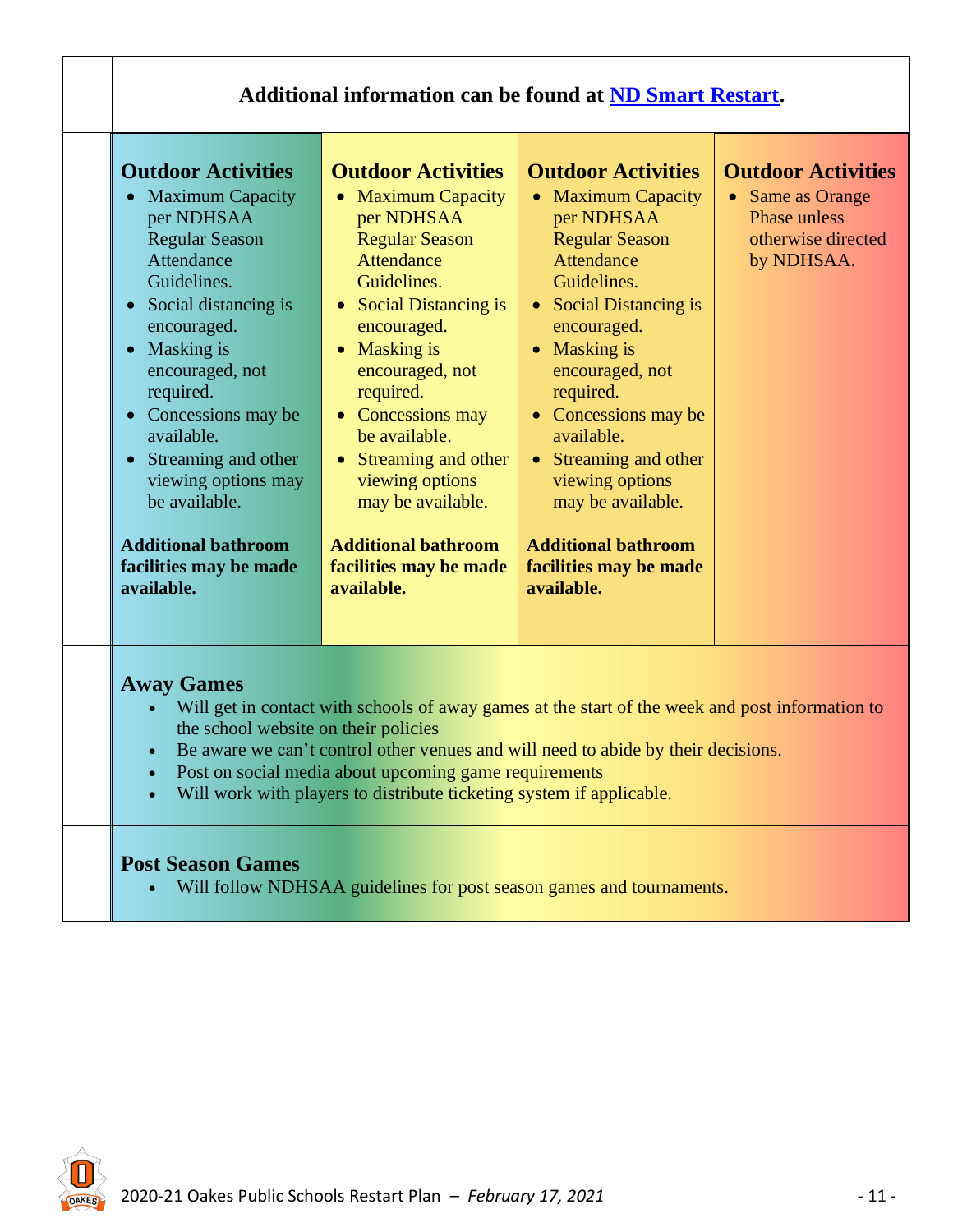

District Technology.

Please see the OPS Acceptable Use Policy for details—visit OPS Acceptable Use Policy & Technology [Information](https://www.oakes.k12.nd.us/site/handlers/filedownload.ashx?moduleinstanceid=218&dataid=64&FileName=AUP_Insurance-20-21.pdf)

OPS uses Traps for antivirus protection, and devices are monitored and filtered while at school. Teacher Technology.

All teachers have a laptop and the necessary technology in their classrooms.

All teachers are trained on the online resources adopted by the school.

# **ACADEMIC INSTRUCTION**

|                                                                | <b>BLUE</b>        | <b>GREEN</b> | <b>YELLOW</b>         | <b>ORANGE</b>         | <b>RED</b>            |  |
|----------------------------------------------------------------|--------------------|--------------|-----------------------|-----------------------|-----------------------|--|
| Grades K-3                                                     | Traditional        | Traditional  | <b>Distance</b>       | <b>Distance</b>       | <b>Distance</b>       |  |
|                                                                | Instruction        | Instruction  | <b>Learning Where</b> | <b>Learning Where</b> | Learning Where        |  |
|                                                                |                    |              | Necessary             | Necessary             | Necessary             |  |
| Grades 4-6                                                     | Traditional        | Traditional  | <b>Distance</b>       | <b>Distance</b>       | <b>Distance</b>       |  |
|                                                                | Instruction        | Instruction  | <b>Learning Where</b> | <b>Learning Where</b> | Learning Where        |  |
|                                                                |                    |              | Necessary             | <b>Necessary</b>      | Necessary             |  |
| Grades 7-12                                                    | <b>Traditional</b> | Traditional  | <b>Distance</b>       | <b>Distance</b>       | <b>Distance</b>       |  |
|                                                                | Instruction        | Instruction  | <b>Learning Where</b> | Learning Where        | <b>Learning Where</b> |  |
|                                                                |                    |              | <b>Necessary</b>      | <b>Necessary</b>      | Necessary             |  |
| <b>Family Choice for Distance Learning Option Per Semester</b> |                    |              |                       |                       |                       |  |

*Traditional Instruction-Blue/Green/Yellow/Orange/Red Phase*:

All instruction is delivered in-person. Teachers and students maintain a normal daily schedule. Safety precautions are implemented to enhance staff and student safety.

Instruction will be delivered through distance learning where and when needed by Oakes Public Schools staff.

### *At-Home Online Instruction Only*:

Oakes High School family choice to enroll in ND Center for Distance Education (NDCDE) classes per semester; instructors will not be Oakes Public School staff.

Oakes High School will cover the cost of these courses. In the event a student fails a course, the family will be responsible for the cost of that course. Academic support will be provided solely by NDCDE. It will be the family/student's responsibility to monitor progress and grades in each course and communicate with their instructor. Each student will take a minimum of 6 classes per semester, including a combination of core classes required for graduation and electives.

Oakes Elementary School family choice to enroll in SE Dakota Learning Academy; instructors will not be Oakes Public School staff.

It will be the family/student's responsibility to communicate with academy instructors and monitor progress/grades in each course. Each student will be required to take and pass six courses. In the event a student does not finish or fails a course, the family will be responsible for reimbursement of the cost of the course, and the child will not be promoted to the next grade level at Oakes Elementary School.

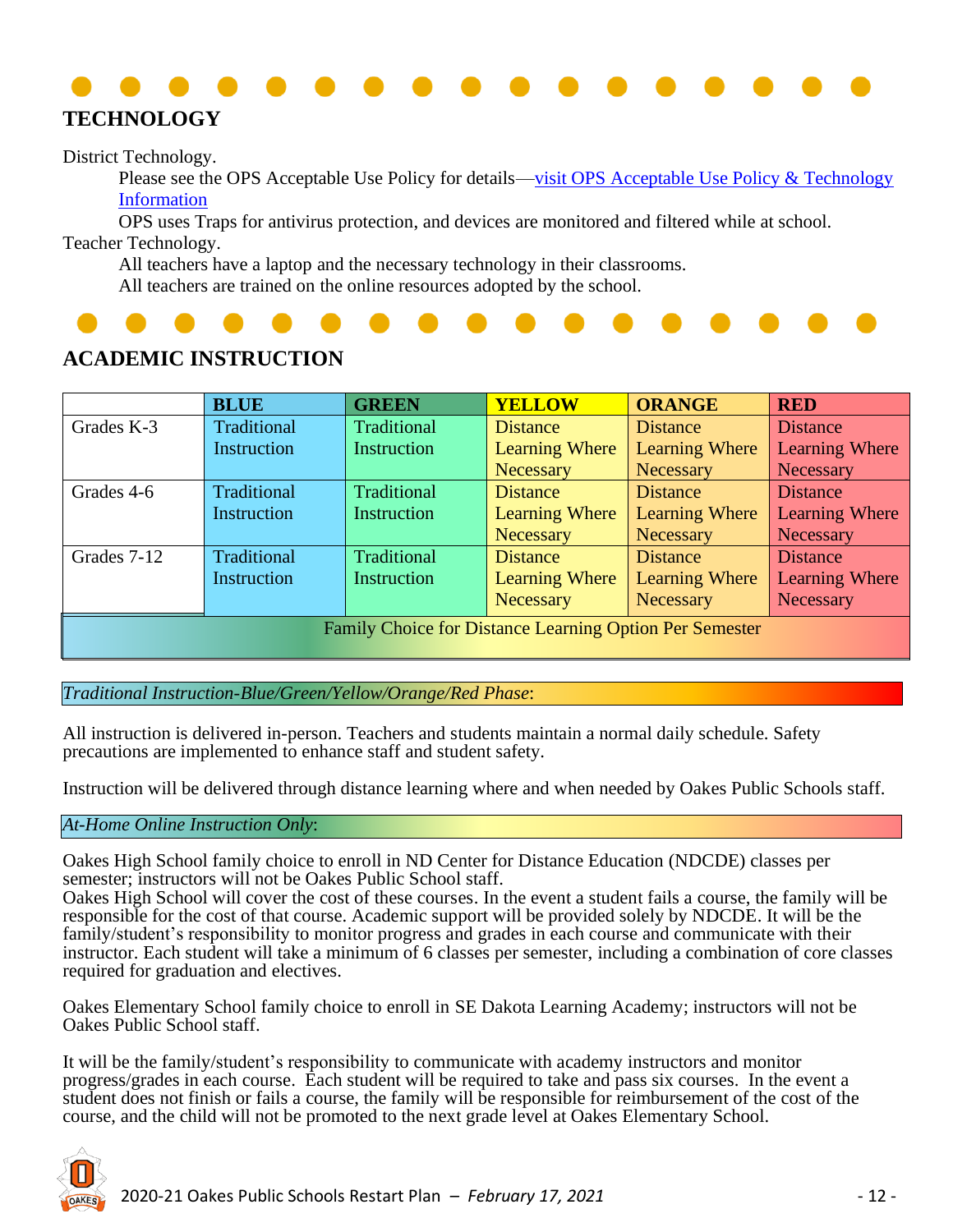## *Sheyenne Valley Special Education Unit:*

Oakes Public Schools District will work in conjunction and collaboration with Sheyenne Valley Special Education Unit to ensure that educational decisions for students with Individual Education Plans (IEPs) will be made on an individual basis and in compliance with the Individuals with Disabilities Education Act (IDEA) and ND Department of Instruction Office of Special Education guidelines. The learning environment, services, and accommodations for students with disabilities will be determined through the student's IEP team, including student's parent or guardian, school administration, and staff. The team will work together to develop plans that will ensure equitable and effective access to provide FAPE for students with special needs in all learning environments.

Special education case managers will contact people for communication between each IEP student's parents/guardians and required team members and monitor the continuation of services and accommodations, whether they are provided virtually, in-person, or a combination model. The school district's Restart Plan will focus on procedures for delivering education within the district, which will also apply to holding IEP team meetings and completing required special education procedures while maintaining student and staff health and safety, according to the North Dakota K-12 Smart Restart guidelines.

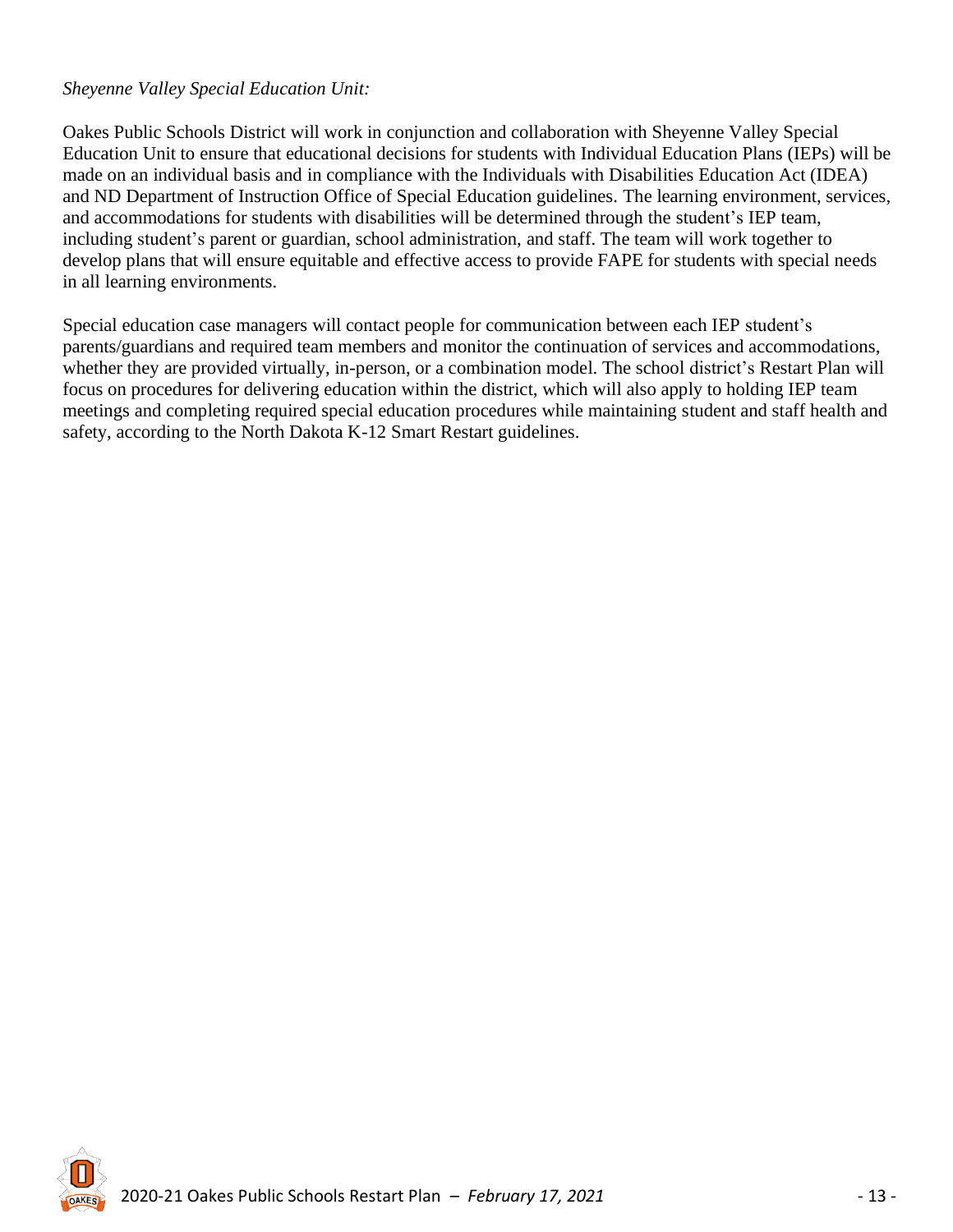

# **DAILY STUDENT HEALTH CHECK**

Parents are asked to review this daily health checklist by answering these questions before sending their child to school. (Parents do not send the questionnaire to school)

Has your child had close contact with a confirmed case of COVID-19 in the past 14 days?

Yes No

Does your child have two or more of the following symptoms: fatigue, headache, muscle/body aches, chills, cough, shortness of breath, sore throat, congestion/runny nose, nausea, vomiting, diarrhea, abdominal pain?

Yes No

Does your child have a fever of 100.4 or higher?

Yes No

Does your child have a new loss of taste or smell?

Yes No

Does your child or any household member have a pending COVID-19 Test due to being symptomatic?

Yes No



If **YES** to any of the questions, **STOP**!

Do not send your child to school. Contact your healthcare provider. Contact your child's school to inform them of your child's absence.



If you are able to answer **NO** to all questions, go to school.

[ND Department of Health School Attendance Guidance Decision Tree for Parents](https://www.health.nd.gov/sites/www/files/documents/Files/MSS/coronavirus/School%20Resources/Decision_Tree_for_School_Parents.pdf)

**For More Information, Visit ND Department of Health COVID Guidance for Schools:** [ND Department of Health Schools Guidance](https://www.health.nd.gov/child-careschoolsuniversities)